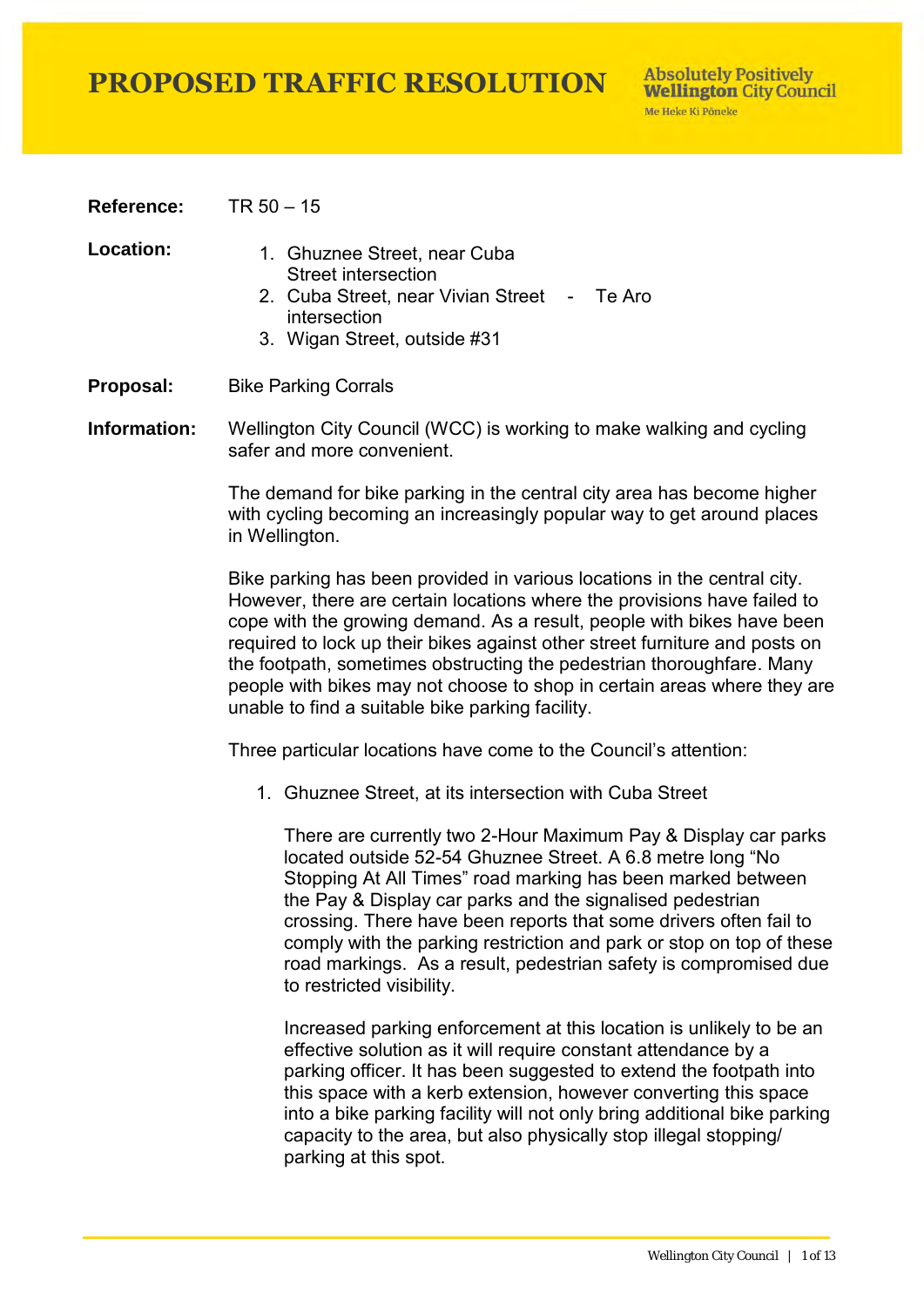2. Cuba Street, at its intersection with Vivian Street

Currently, there is no bike parking formally provided within 100m of this intersection. The demand for such facility is high and can be observed throughout the day. Bikes chained up against sign poles along the narrow footpath have caused inconvenience to pedestrians walking along Cuba Street and the shoppers going into and out of adjacent shops.

Business owners in the area have requested Wellington City Council investigate the provision of bike parking at this location. They have suggested that the 5 metre long loading zone is not well utilised and can be converted into an area for bike parking. Note that a 10m long loading zone has been provided direct opposite the road.

3. Wigan Street

There has been constant and increasing bike parking demand generated by Light House Cinema, Havana Bar, university and apartment buildings located on this street. A number of requests for bike parking facility on Wigan Street have been received from the members of the public. There is no bike parking facility provided on the footpath due to its narrow width.

There is a 4.3 metre long no parking area in front of the entrance of Light House Cinema. The manager and owner at the cinema have expressed their support to the idea of a bike parking corral being created using this space.

Officers have undertaken investigations at all three sites and confirmed that bike parking corrals would provide the most sufficient, secure, convenient and cost-effective bike parking solution at these sites.

Bike parking corrals would be new for Wellington, however they have been widely implemented in many cycle-friendly cities in the world. They provide an opportunity to promote local business with bike accessibility to enhance street and neighbourhood identity. It also provides an opportunity to promote cycling as a sustainable transport mode.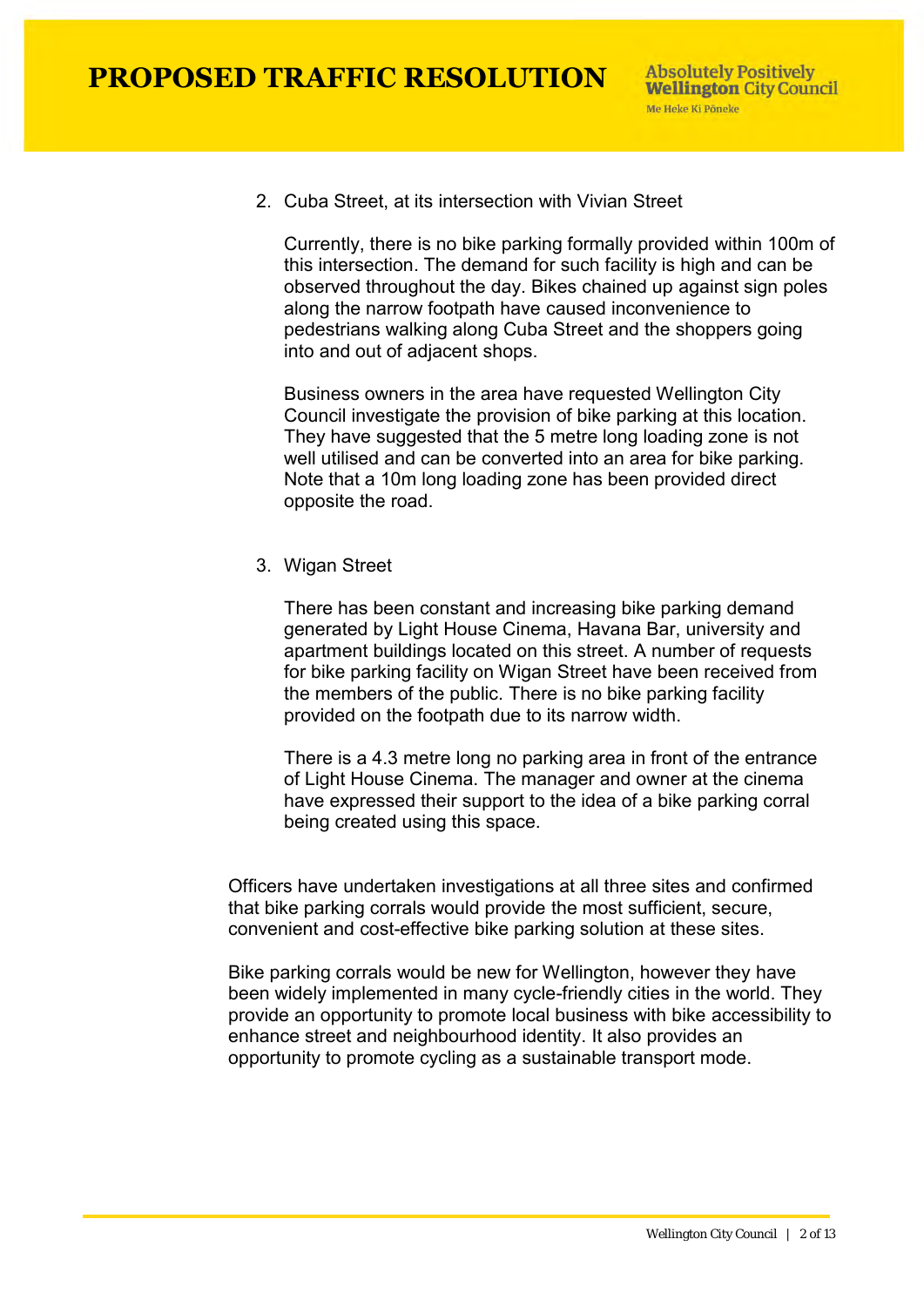In New Zealand, there has been a bike parking corral trial undertaken in Auckland in 2013. Some keys findings from the post-implementation report are:

- There are overall more people cycling to the area now than there were prior to the infrastructure being installed.
- Over time, there is a case for the bike parking corral to generate even more cycling trips from the immediate area.
- Expenditure generation estimates show that the bike parking corral frequently generates greater expenditure than its use as a car park.
- It is expected that as greater take-up of cycling occurs and the bike parking corral becomes more fully occupied the expenditure it is able to generate will more consistently exceed that which was generated by the use of the space for car parking.
- The community are generally behind the bike corral project, supporting the notion that the Road Controlling Authority should be pursuing this type of infrastructure to inspire greater bike use.

Based on the above analysis, Officers propose to re-arrange some existing road space to create a bike parking corral at all three sites.

There will be no parking loss at the Ghuznee Street and Wigan Street sites. The proposed bike parking corral on Cuba Street will result in the loss of a short loading zone and a P120 Maximum Pay & Display car park.

The main construction work involved with the proposed facility includes the installation of bike racks on the road surface.

### **Key Dates:**

- 1) Advertisement in the Dominion Post Newspaper 7 July 2015
- 2) Feedback period closes. 24 July 2015
- 3) If no objections received report sent to Transport & If he objections received report sent to Transport & 10 September 2015<br>Urban Development Committee for approval. If objections are received, further consultation,
- 4) amendment/s, or proceed with explanation as appropriate.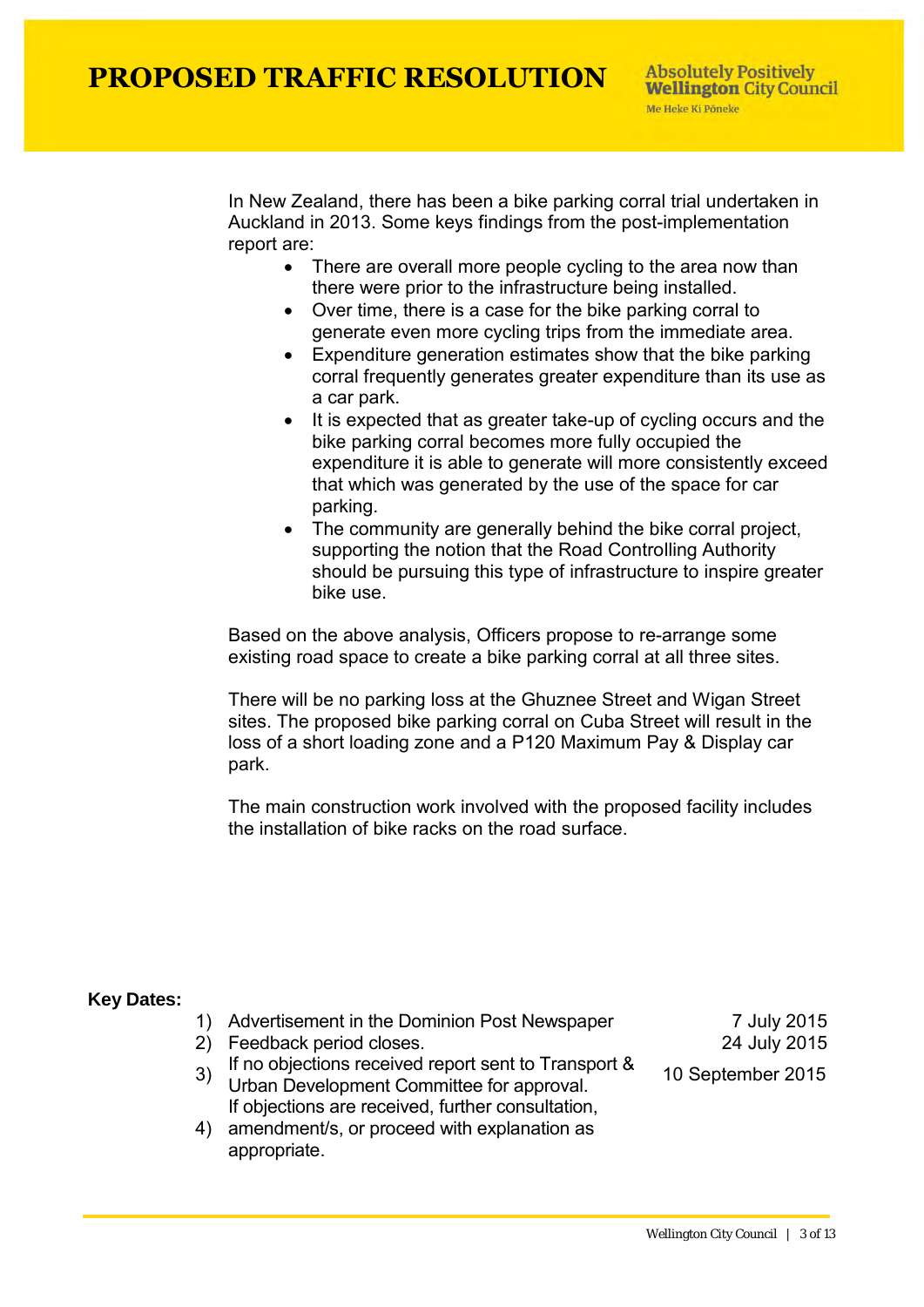### **Legal Description:**

*Delete from Schedule B (Class Restricted) of the Traffic Restrictions Schedule* 

| <b>Column One</b>   | <b>Column Two</b>                                                                                                                                                                              | <b>Column Three</b>                                                                                                                                                                                                                                                                        |
|---------------------|------------------------------------------------------------------------------------------------------------------------------------------------------------------------------------------------|--------------------------------------------------------------------------------------------------------------------------------------------------------------------------------------------------------------------------------------------------------------------------------------------|
| <b>Cuba Street</b>  | Loading Zone - goods<br>vehicles and<br>authorised vehicles<br>only. P5, Monday to<br>Saturday 8:00am -<br>6:00pm.                                                                             | East side, commencing 14.5<br>metres north of its intersection<br>with Vivian Street (Grid<br>Coordinates X=2658631,306786<br>m, Y=5988716.060766 m) and<br>extending in a northerly direction<br>following the kerbline for 6<br>metres.                                                  |
| <b>Wigan Street</b> | Mobility parking -<br>displaying an<br>operation mobility<br>permit only.<br>P120 Maximum,<br>Monday to Thursday<br>8:00am - 6:00pm,<br>Friday 8:00am -<br>8:00pm, Saturday<br>8:00am - 6:00pm | South side, commencing 109.5<br>metres west of its intersection<br>with Taranaki Street (Grid<br>coordinates $x = 1748735.0$ m, $y =$<br>5426809.9 m), and extending in<br>a westerly direction following the<br>southern kerbline for 6 metres.<br>(1 parallel mobility parking<br>space) |

*Delete from Schedule D (No Stopping) of the Traffic Restrictions Schedule* 

| <b>Column One</b>     | Column Two                    | <b>Column Three</b>                                                                                                                                                                                                                                 |
|-----------------------|-------------------------------|-----------------------------------------------------------------------------------------------------------------------------------------------------------------------------------------------------------------------------------------------------|
| <b>Ghuznee Street</b> | No Stopping - At All<br>Times | North side, commencing 132.5<br>metres east of its intersection<br>with Victoria Street (Grid<br>Coordinates X=2658566.736679<br>m, Y=5988944.463751 m) and<br>extending in an easterly<br>direction following the kerbline<br>for 10.5 metres.     |
| Wigan Street          | No Stopping - At All<br>Times | South side, commencing 93<br>metres west of its intersection<br>with Taranaki Street (Grid<br>coordinates $x = 1748735.0$ m, $y =$<br>5426809.9 m), and extending in<br>a westerly direction following the<br>southern kerbline for 10.5<br>metres. |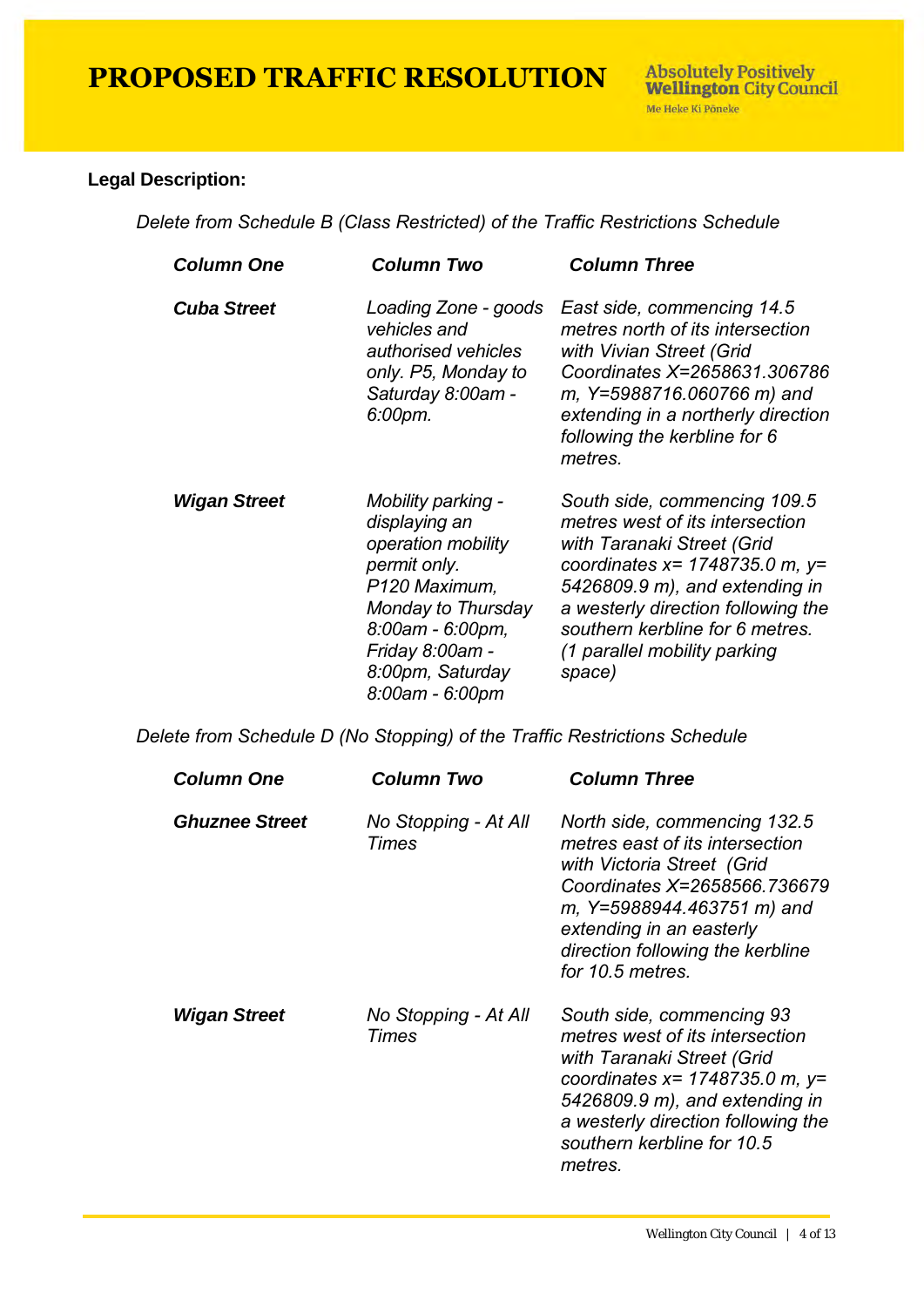*Delete from Schedule F (Metered parking) of the Traffic Restrictions Schedule* 

| <b>Column One</b>   | <b>Column Two</b>                                                                                                                                  | <b>Column Three</b>                                                                                                                                                                                                                                                            |
|---------------------|----------------------------------------------------------------------------------------------------------------------------------------------------|--------------------------------------------------------------------------------------------------------------------------------------------------------------------------------------------------------------------------------------------------------------------------------|
| <b>Cuba Street</b>  | Metered parking,<br>P120 Maximum.<br>Monday to Thursday<br>8:00am - 6:00pm,<br>Friday 8:00am -<br>8:00pm, Saturday<br>and Sunday 8:00 -<br>6:00pm. | East side, commencing 20.5<br>metres north of its intersection<br>with Vivian Street (Grid<br>coordinates $x = 1748609.1$ m, $y =$<br>5426993.9 m), and extending in<br>a northerly direction following<br>the kerbline for 41 metres (7<br>parallel carparks).                |
| <b>Wigan Street</b> | Metered parking,<br>P120 Maximum,<br>Monday to Thursday<br>8:00am - 6:00pm,<br>Friday 8:00am -<br>8:00pm, Saturday<br>and Sunday 8:00 -<br>6:00pm. | South side, commencing 103.5<br>metres west of its intersection<br>with Taranaki Street (Grid<br>coordinates $x = 1748735.0$ m, $y =$<br>5426809.9 m), and extending in<br>a westerly direction following the<br>southern kerbline for 6 metres.<br>(1 parallel parking space) |

*Add to Schedule B (Class Restricted) of the Traffic Restrictions Schedule* 

| <b>Column One</b>     | Column Two                                                              | <b>Column Three</b>                                                                                                                                                                                                                            |
|-----------------------|-------------------------------------------------------------------------|------------------------------------------------------------------------------------------------------------------------------------------------------------------------------------------------------------------------------------------------|
| <b>Ghuznee Street</b> | Parking place in the<br>form of bicycles only<br>parking - at all times | North side, commencing 132.5<br>metres east of its intersection<br>with Victoria Street (Grid<br>Coordinates X=2658566.736679<br>m, Y=5988944.463751 m) and<br>extending in an easterly<br>direction following the kerbline<br>for 6.8 metres. |
| <b>Cuba Street</b>    | Parking place in the<br>form of bicycles only<br>parking – at all times | East side, commencing 14.5<br>metres north of its intersection<br>with Vivian Street (Grid<br>Coordinates X=2658631.306786<br>m, Y=5988716.060766 m) and<br>extending in a northerly direction<br>following the kerbline for 10<br>metres.     |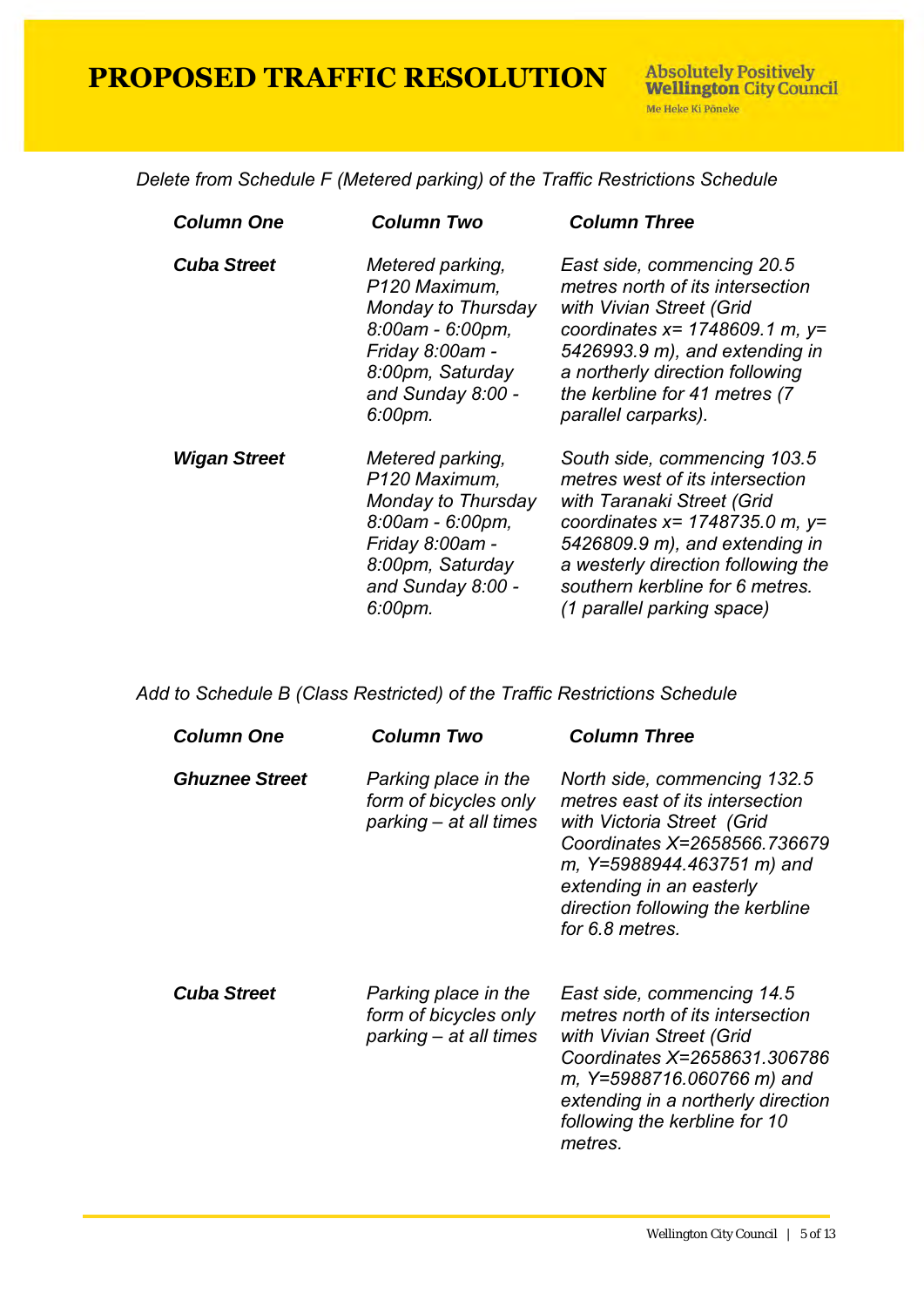**Absolutely Positively<br>Wellington City Council** Me Heke Ki Pôneke

| <b>Wigan Street</b> | Parking place in the<br>form of bicycles only<br>parking – at all times                                                                                                                        | South side, commencing 100.0<br>metres west of its intersection<br>with Taranaki Street (Grid<br>coordinates $x = 1748735.0$ m, $y =$<br>5426809.9 m), and extending in<br>a westerly direction following the<br>southern kerbline for 8.8 metres.                                         |
|---------------------|------------------------------------------------------------------------------------------------------------------------------------------------------------------------------------------------|--------------------------------------------------------------------------------------------------------------------------------------------------------------------------------------------------------------------------------------------------------------------------------------------|
| <b>Wigan Street</b> | Mobility parking -<br>displaying an<br>operation mobility<br>permit only.<br>P120 Maximum,<br>Monday to Thursday<br>8:00am - 6:00pm,<br>Friday 8:00am -<br>8:00pm, Saturday<br>8:00am - 6:00pm | South side, commencing 111.5<br>metres west of its intersection<br>with Taranaki Street (Grid<br>coordinates $x = 1748735.0$ m, $y =$<br>5426809.9 m), and extending in<br>a westerly direction following the<br>southern kerbline for 6 metres.<br>(1 parallel mobility parking<br>space) |

 *Add to Schedule D (No Stopping) of the Traffic Restrictions Schedule* 

| <b>Wigan Street</b><br>South side, commencing 93<br>No Stopping - At All<br>metres west of its intersection<br>Times<br>with Taranaki Street (Grid | <b>Column One</b> | <b>Column Two</b> | <b>Column Three</b>                                                                                                                               |
|----------------------------------------------------------------------------------------------------------------------------------------------------|-------------------|-------------------|---------------------------------------------------------------------------------------------------------------------------------------------------|
|                                                                                                                                                    |                   |                   | coordinates $x = 1748735.0$ m, $y =$<br>5426809.9 m), and extending in<br>a westerly direction following the<br>southern kerbline for 7.4 metres. |

 *Add to Schedule F (Metered parking) of the Traffic Restrictions Schedule*

| <b>Column One</b>  | <b>Column Two</b>                                                                                                                                  | <b>Column Three</b>                                                                                                                                                                                                                                            |
|--------------------|----------------------------------------------------------------------------------------------------------------------------------------------------|----------------------------------------------------------------------------------------------------------------------------------------------------------------------------------------------------------------------------------------------------------------|
| <b>Cuba Street</b> | Metered parking,<br>P120 Maximum,<br>Monday to Thursday<br>8:00am - 6:00pm,<br>Friday 8:00am -<br>8:00pm, Saturday<br>and Sunday 8:00 -<br>6:00pm. | East side, commencing 24.5<br>metres north of its intersection<br>with Vivian Street (Grid<br>coordinates $x = 1748609.1$ m, $y=$<br>5426993.9 m), and extending in<br>a northerly direction following<br>the kerbline for 37 metres (6<br>parallel carparks). |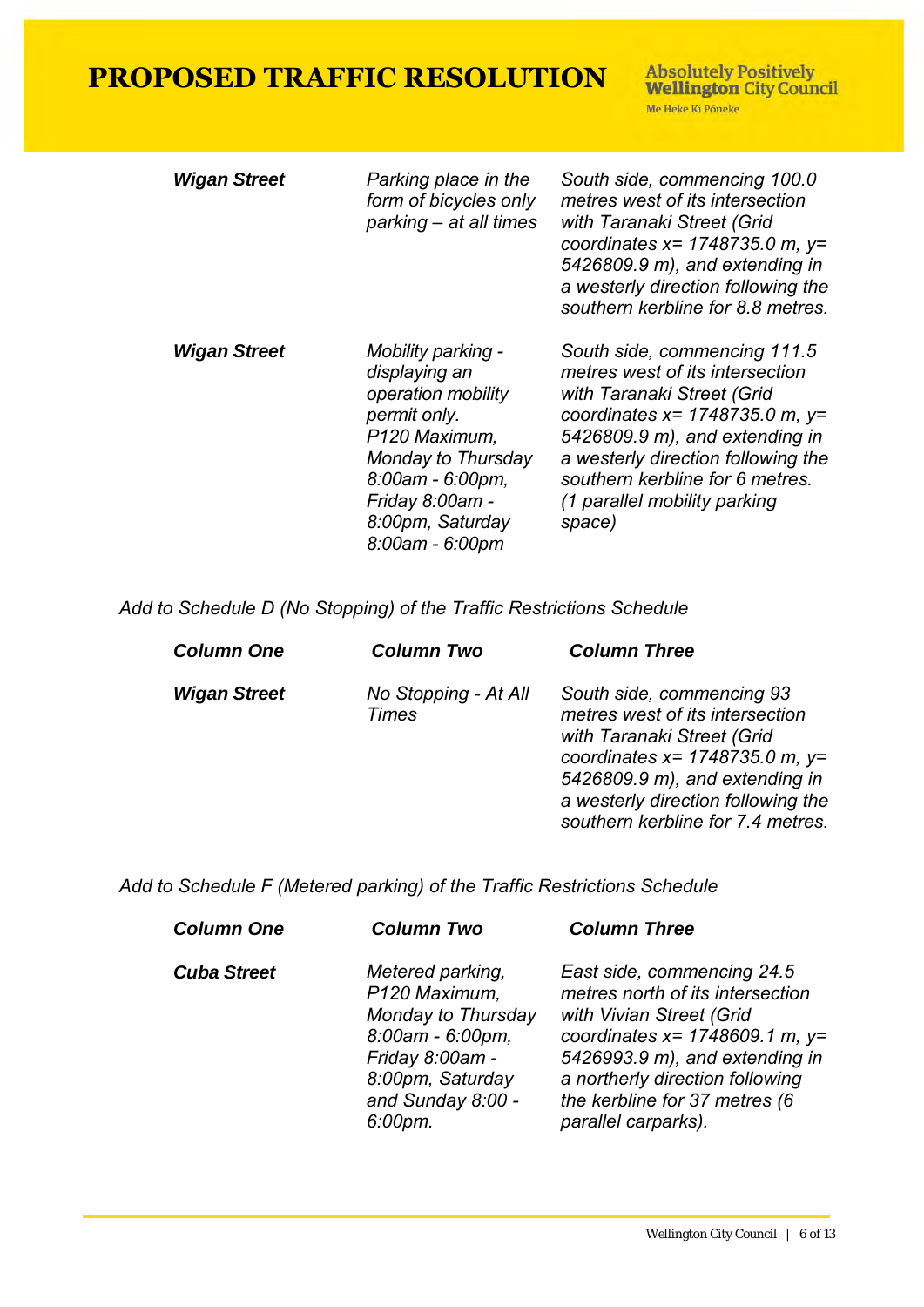**Absolutely Positively Wellington City Council** Me Heke Ki Põneke

*Wigan Street Metered parking, P120 Maximum, Monday to Thursday 8:00am - 6:00pm, Friday 8:00am - 8:00pm, Saturday and Sunday 8:00 - 6:00pm.*

*South side, commencing 104.5 metres west of its intersection with Taranaki Street (Grid coordinates x= 1748735.0 m, y= 5426809.9 m), and extending in a westerly direction following the southern kerbline for 6.2 metres. (1 parallel parking space)*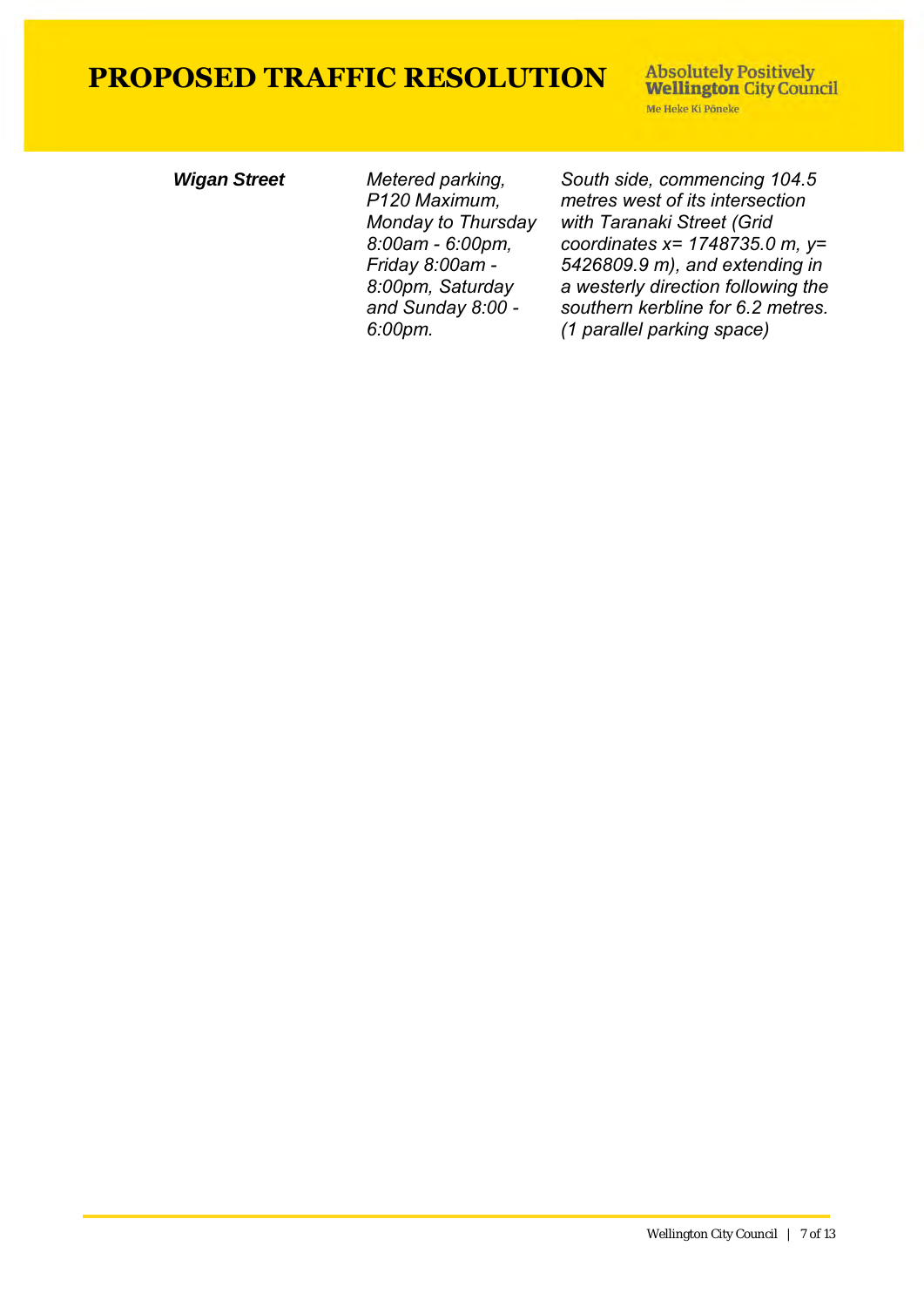**Absolutely Positively Wellington City Council** Me Heke Ki Põneke

**Prepared By:** David Huang **(Cycling Projects Engineer)** Approved By: Steve Spence **(Chief Transport Planner) Date:**

### **WCC Contact:**

David Huang **Cycling Projects Engineer** Safe & Sustainable Transport Team Wellington City Council 101 Wakefield Street / PO Box 2199, Wellington 6140 Phone:+64 4 830 1248 Email: david.huang@wcc.govt.nz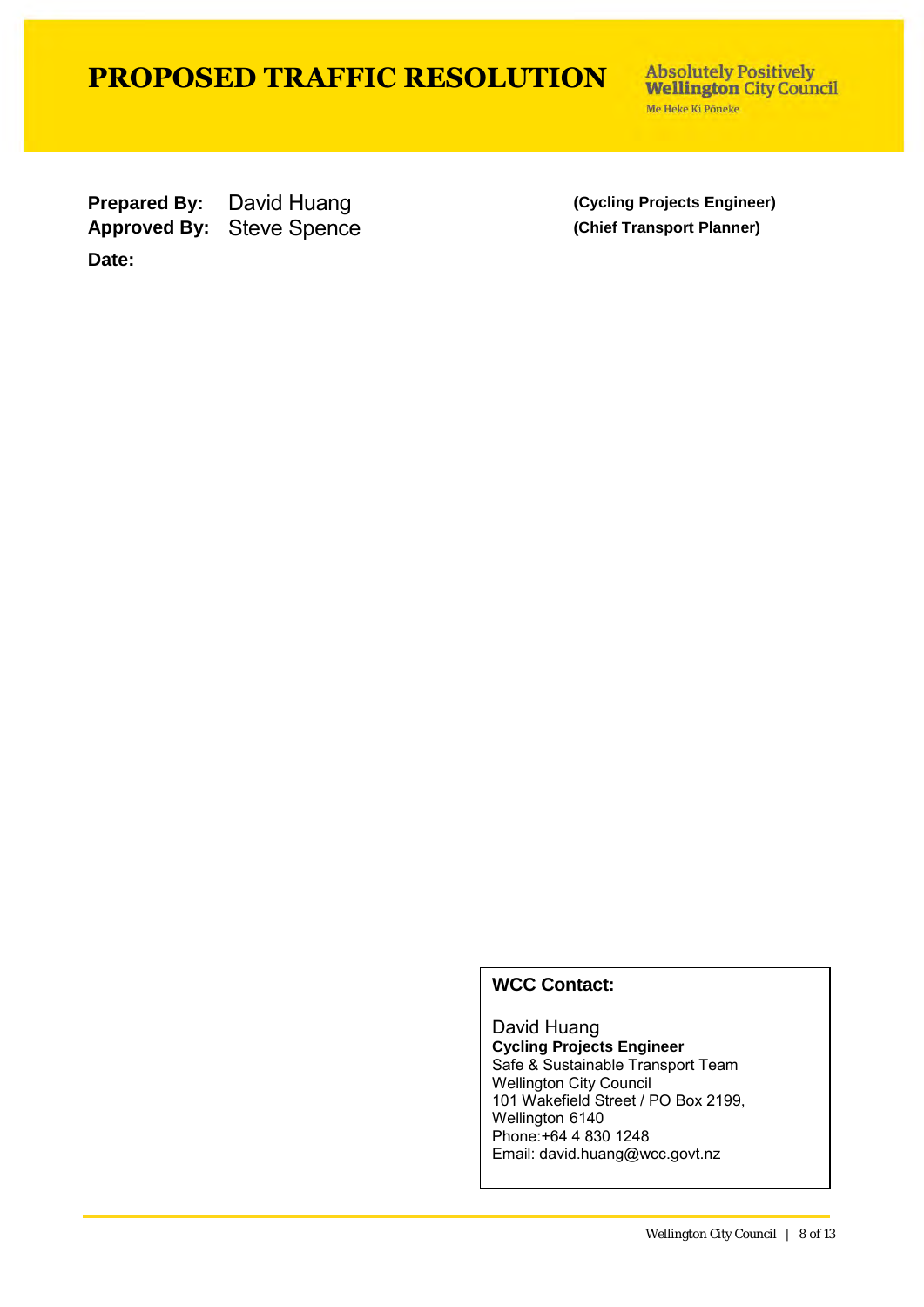**Absolutely Positively Wellington City Council** Me Heke Ki Pôneke

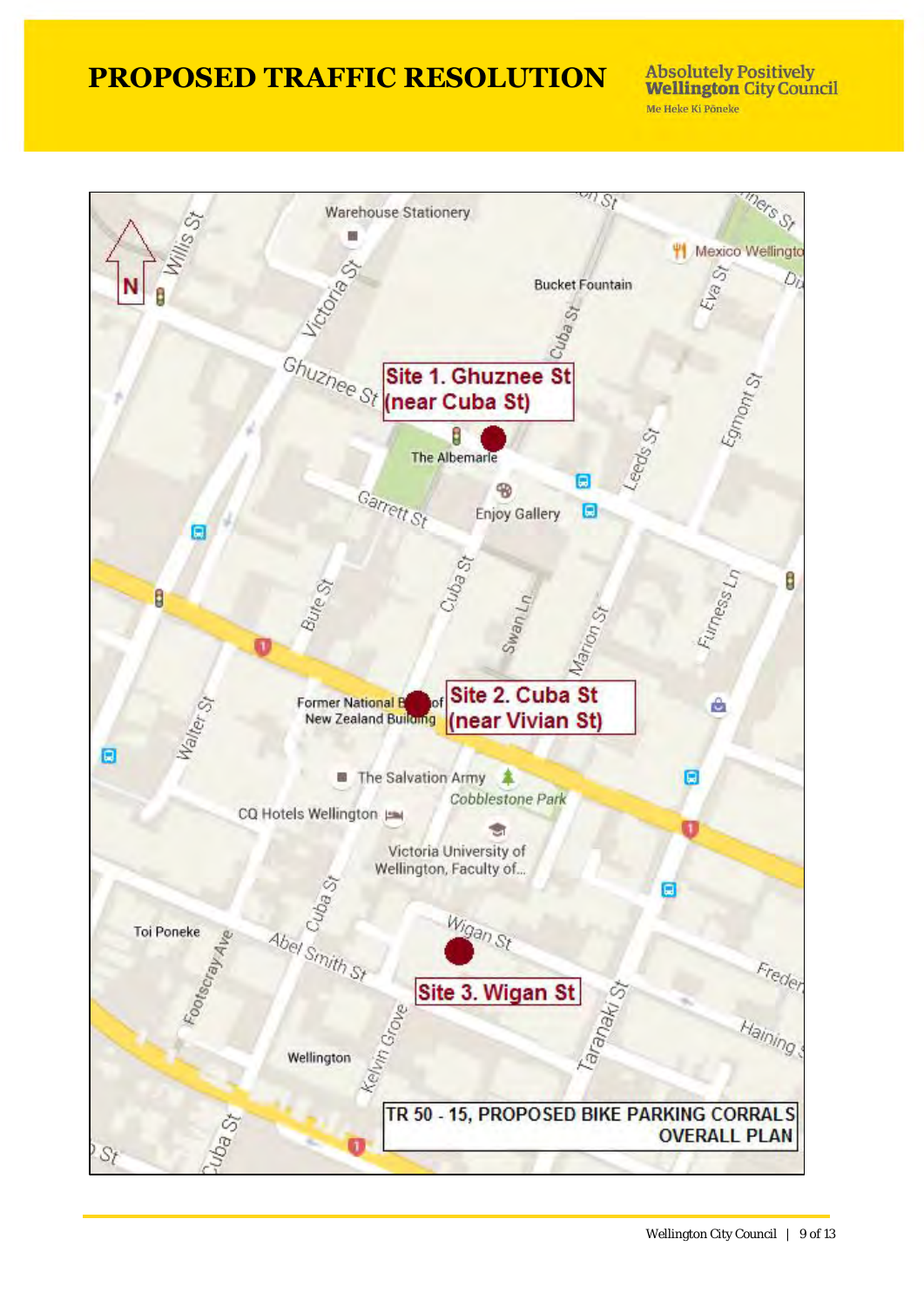**Absolutely Positively<br>Wellington City Council** Me Heke Ki Põneke

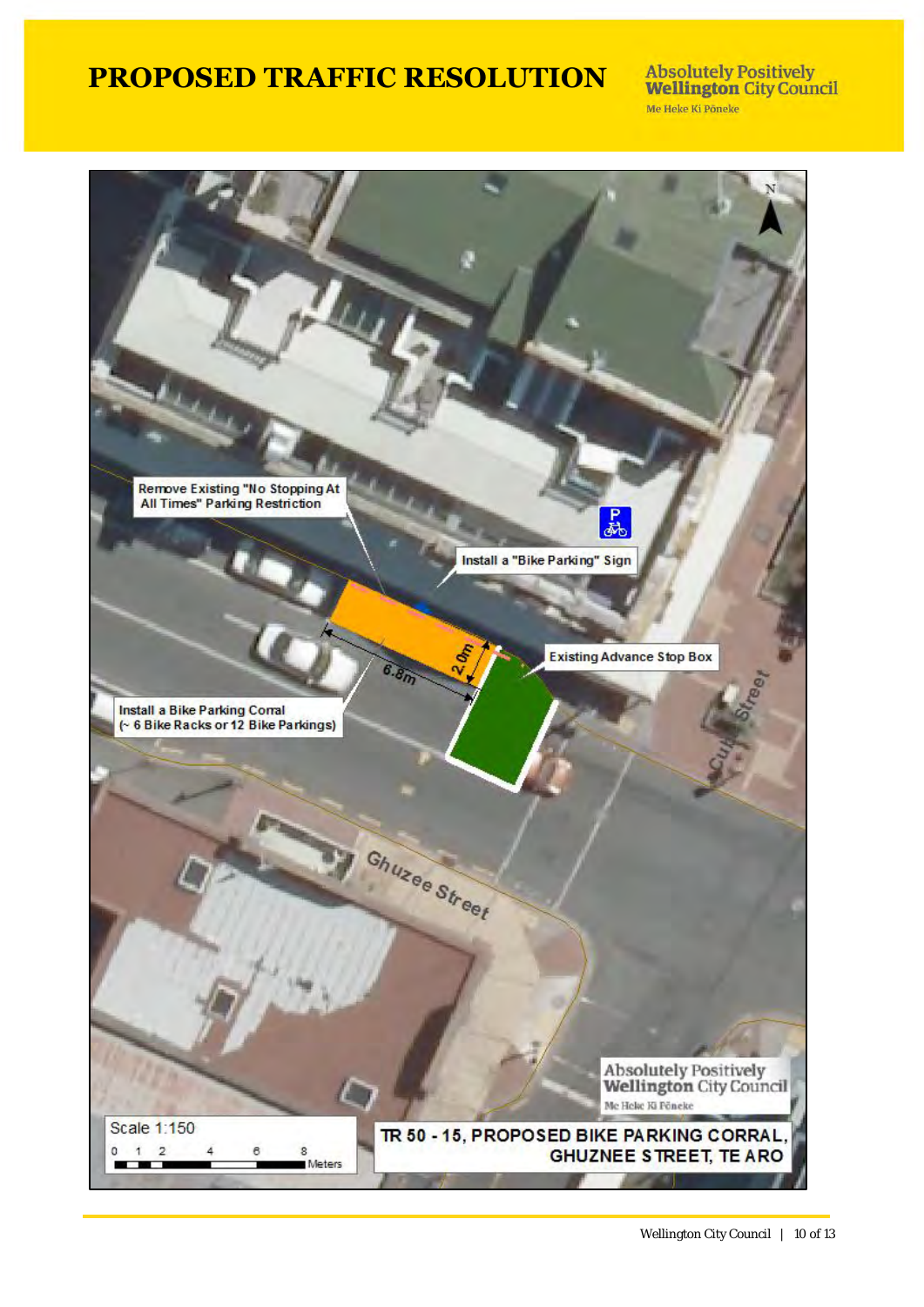**Absolutely Positively<br>Wellington City Council** Me Heke Ki Pôneke

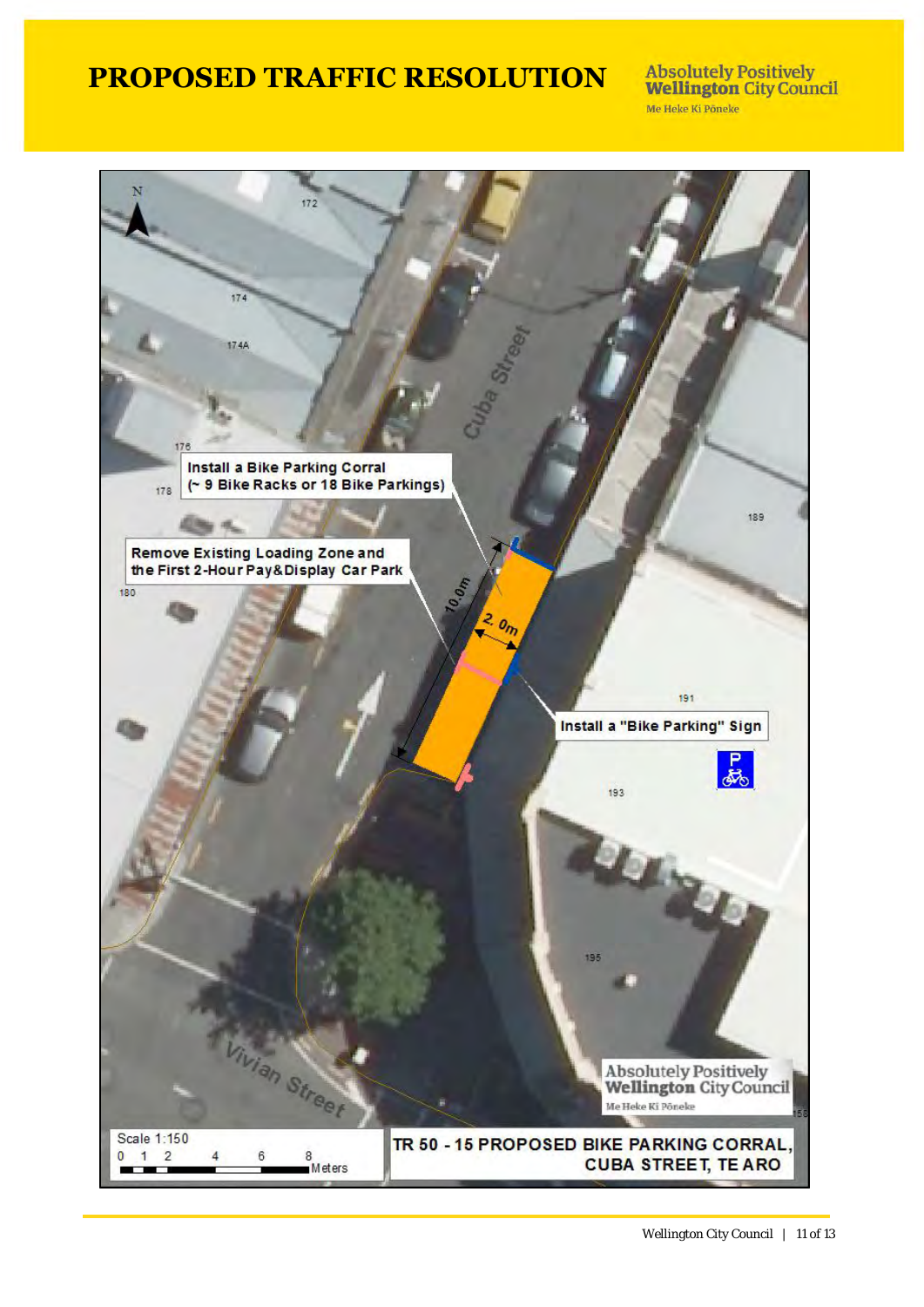**Absolutely Positively Wellington City Council** Me Heke Ki Põneke